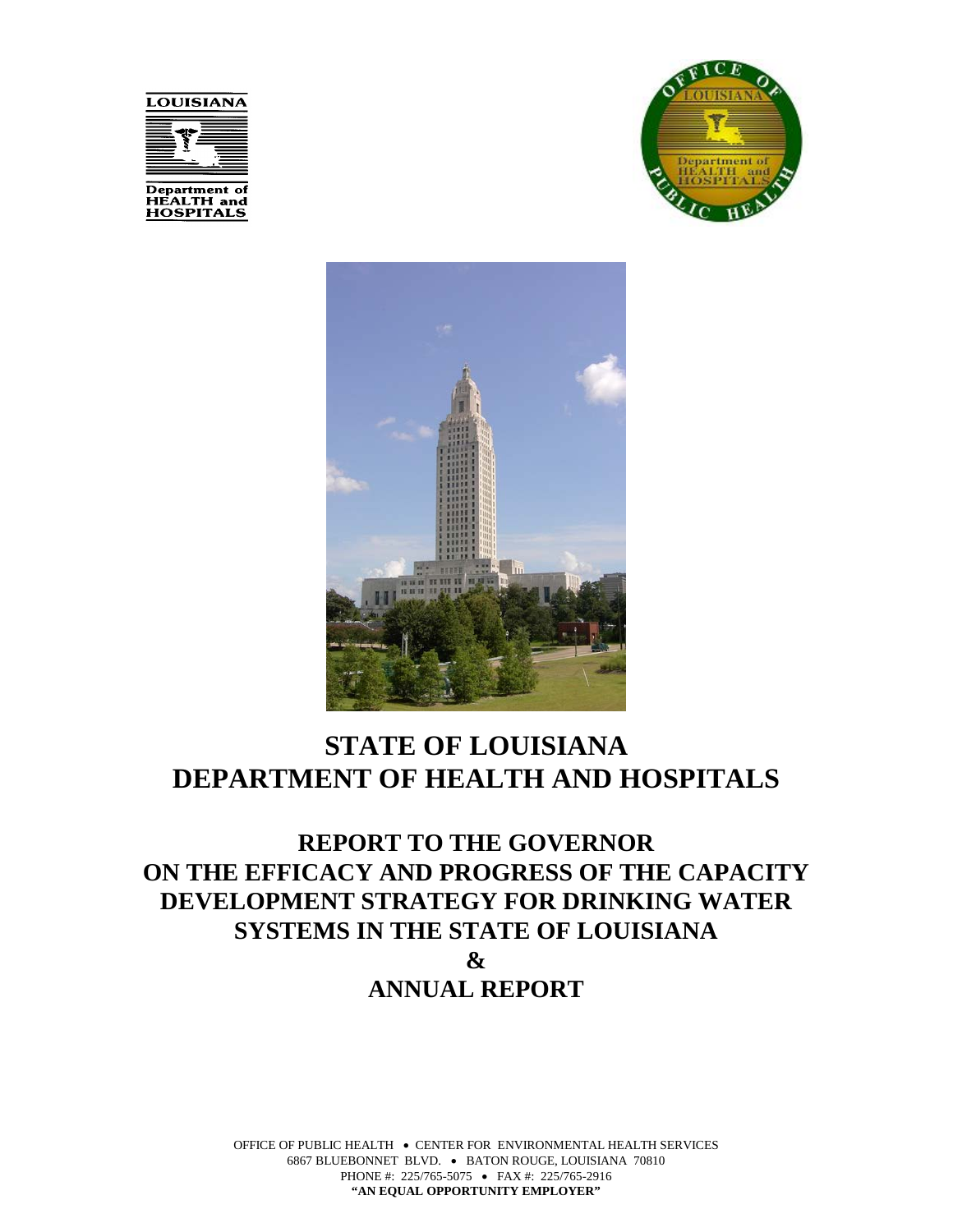



OFFICE OF PUBLIC HEALTH • CENTER FOR ENVIRONMENTAL HEALTH SERVICES 6867 BLUEBONNET BLVD. • BATON ROUGE, LOUISIANA 70810 PHONE #: 225/765-5075 • FAX #: 225/765-2916 **"AN EQUAL OPPORTUNITY EMPLOYER"**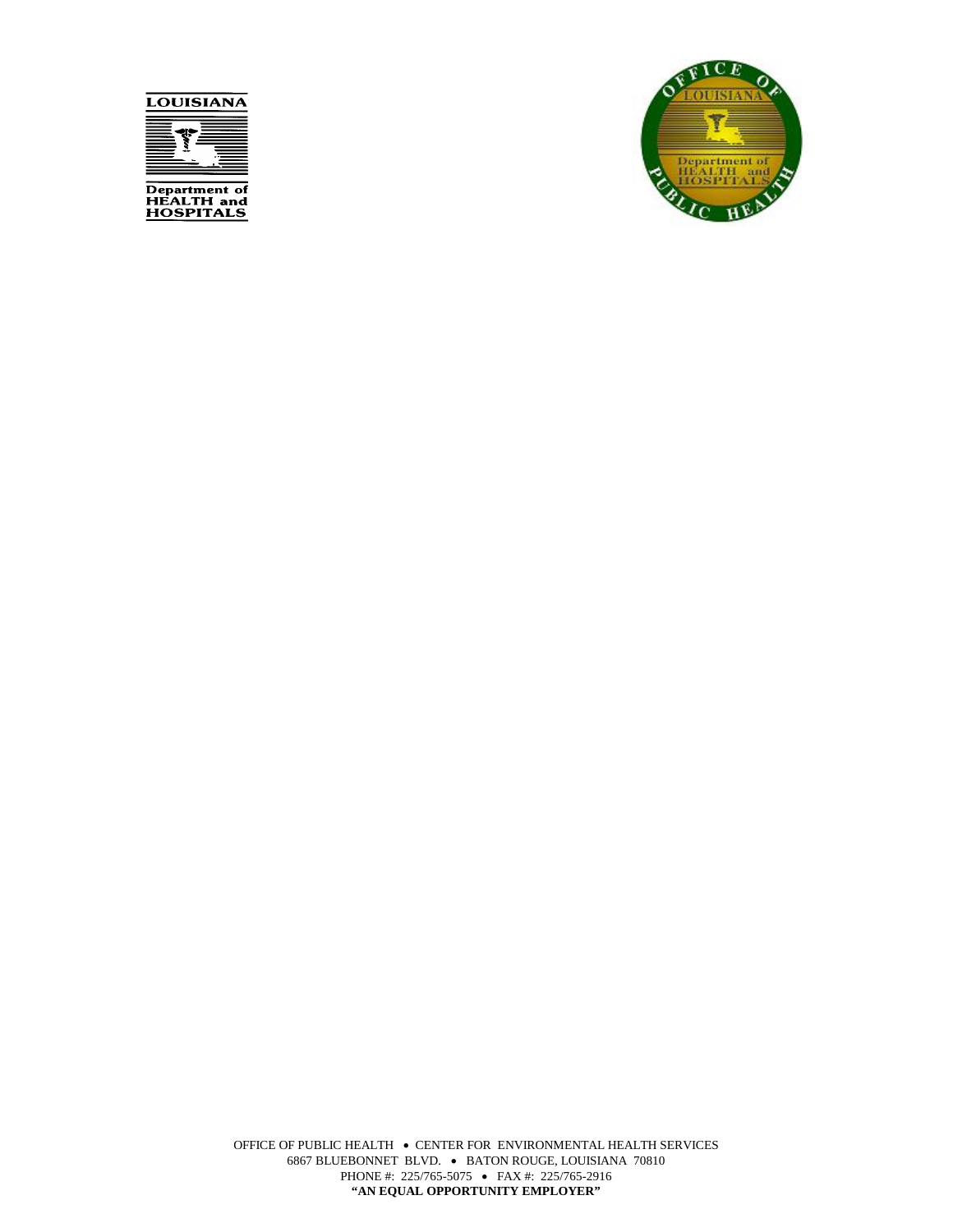#### **REPORT ON THE EFFICACY AND PROGRESS OF THE CAPACITY DEVELOPMENT STRATEGY FOR DRINKING WATER SYSTEMS IN THE STATE OF LOUISIANA**

## **I. INTRODUCTION**

The 1996 amendments to the Safe Drinking Water Act (SDWA) added a new dimension to federal/state drinking water legislation. It authorized annual federal grant money to the states for creation of a low interest loan program to public water systems that qualify. It also made provisions for a percentage of that grant money to be set aside to assist water systems in improving their technical, financial, or managerial operations. In accordance with the latter provisions, Louisiana, along with all other states, devised a Capacity Development Program and began implementing it for new water systems in January 1999 and for existing water systems in October 2000.

This report to the Governor of the State of Louisiana is submitted as a statutory requirement of the SDWA Amendments of 1996. As cited in Section  $1420(c)(3)$ of the Act: "REPORT – no later than 2 years after the date on which a State first adopts a Capacity Development Strategy under the subsection, and every 3 years thereafter, the head of the state agency that has primary responsibility to carry out this title in the State shall submit to the Governor a report that shall also be available to the public on the efficacy of the strategy and progress made toward improving the technical, managerial, and financial capacity of public water systems in the State." It is further stipulated in Section 1420 that failure to submit this report by September 30, 2005, will result in a twenty percent Drinking Water Revolving Fund grant withholding in fiscal year 2006.

Although this report is submitted as a statutory requirement, the intrinsic value of the report is the opportunity to present to the Governor and the public a comprehensive evaluation of the Drinking Water Capacity Development Program in Louisiana. Since all organizational and functional elements of the Louisiana Safe Drinking Water Program are housed in the Department of Health and Hospitals, Office of Public Health, Center for Environmental Health Services, this report is respectfully submitted by that agency to the Governor of Louisiana this September 30, 2005.

### **II. BACKGROUND**

A. One of the provisions of the Safe Drinking Water Act Amendments of 1996 created a new Section 1420 titled "Capacity Development." This provision called for the State to obtain legal authority to ensure that all new community water systems and new non-transient, non-community water systems commencing operation after October 1, 1999, demonstrate technical, managerial, and financial capacity to meet National Primary Drinking Water Regulations. A State will receive only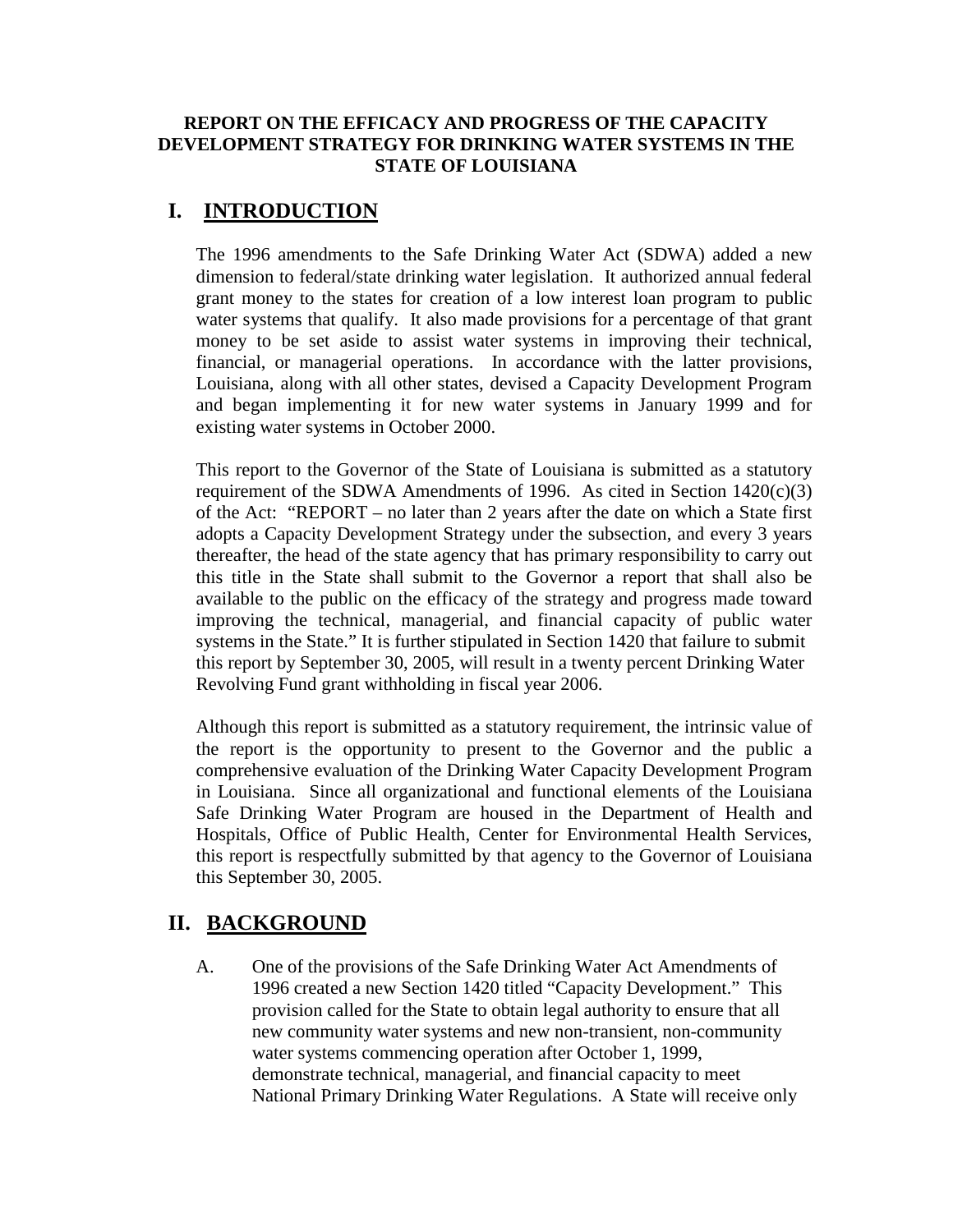80% of the federal grant allotment that the State is otherwise entitled to receive for the Drinking Water Revolving Loan Fund (DWRLF) unless the State has obtained such legal authority.

B. Section 1420 further requires the State to develop and implement a Capacity Development Strategy to assist public water systems in acquiring and maintaining technical, financial, and managerial capacity. Failure to develop and implement a strategy will also result in withholding a portion of federal grant money for the DWRLF. Withholding for all Capacity Development purposes is capped at 20% total.

# **III. LOUISIANA AUTHORITY**

- A. In response to the requirement for legal authority stated in II-A above, Act 814 of the 1997 Regular Session of the Louisiana Legislature, R.S. 40:4(a) (8) and 5.8, was enacted. It authorizes the State Health Officer to "prepare and promulgate rules and regulations necessary to develop and implement a Capacity Development Strategy----."
- B. With the above-cited authority, the Office of Public Health proceeded with rulemaking and the Public Water System Capacity Development Rule (LAC 48:7707-7719) became effective September 20, 1998. This rule enabled the development and implementation of a Capacity Development Strategy which had been stipulated as required (II-B above) and has been approved by EPA.

# **IV. SIGNIFICANT HISTORY**

 When Congress included Capacity Development requirements in the SDWA Amendments of 1996, it provided a list of factors to be considered and included as appropriate, but generally allowed wide latitude for the states to develop their individual strategies. Though EPA issued guidance, had meetings, and sponsored workshops on Capacity Development, there was (predictably so) a wide diversity of approaches for the Capacity Development Programs among the states. Some were simple, others more complex; ultimately, many have been revised because of what may be generally summarized as unrealistic approaches or goals.

In Louisiana, the Office of Public Health proceeded to produce a Capacity Development Strategy for new water systems. It was approved by EPA and began implementation in January 1999. The new system strategy ensures that, prior to commencing operations; the system has the technical, managerial, and financial capacity to properly operate the water system. The approval process for new systems includes several elements:

1. Review and approval of plans and specifications for the water system by an OPH registered professional engineer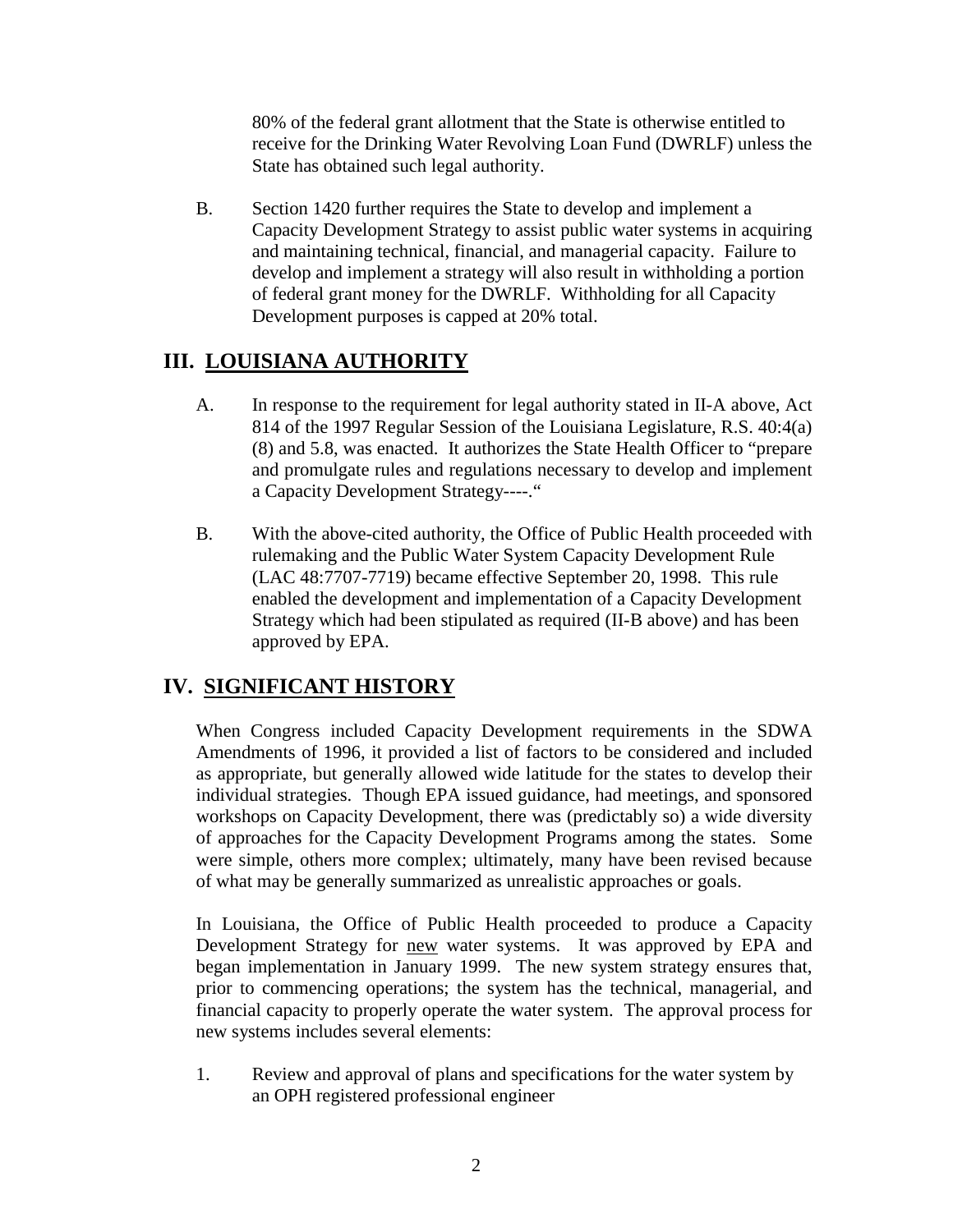- 2. Review and approval of a Business Plan compiled according to OPHissued guidelines
- 3. System conformance with applicable operator certification requirements
- 4. System management personnel attendance at state-sponsored management training
- 5. A financial audit conducted by OPH staff to determine if the system meets financial capacity requirements
- 6. Technical assistance provided as necessary to assist the system in meeting Capacity Development requirements

Subsequently, OPH developed and adopted a Capacity Development Strategy for existing water systems, including a prioritization rationale for selecting the systems to be assessed. This prioritization rationale is based upon the systems' past compliance record with regulations. Systems selected for this strategy are required to complete a Capacity Assessment Package (CAP). This package includes a simplified business plan in conjunction with sanitary surveys, mandatory management training, and the provision of technical assistance by staff and contract personnel to provide the essential elements of the existing systems Capacity Development Strategy.

## **V. PERSPECTIVE**

The foregoing background and significant history represents what the Office of Public Health has done toward the establishment and implementation of a formal Capacity Development Program in response to the SDWA Amendments of 1996, utilizing specified set-aside monies from the federal grant for the Louisiana Drinking Water Revolving Loan Fund. It is important to note, however, that these recently initiated Capacity Development activities, however significant, represent only a part of the total Capacity Development efforts which are part of the Office of Public Health Safe Drinking Water Program. Therefore, in making this report on the efficacy and progress of the Capacity Development Strategy for drinking water systems in the State of Louisiana, the following summaries are presented as individual reports on other recognized capacity development elements of the Safe Drinking Water Program in Louisiana.

### **VI. REPORT**

#### *A. Sanitary Surveys*

Sanitary Survey means an onsite review of the water source, facilities, equipment operation and maintenance of a public water system for the purpose of evaluating the adequacy of such source, facilities, equipment, operation and maintenance for producing and distributing safe drinking water.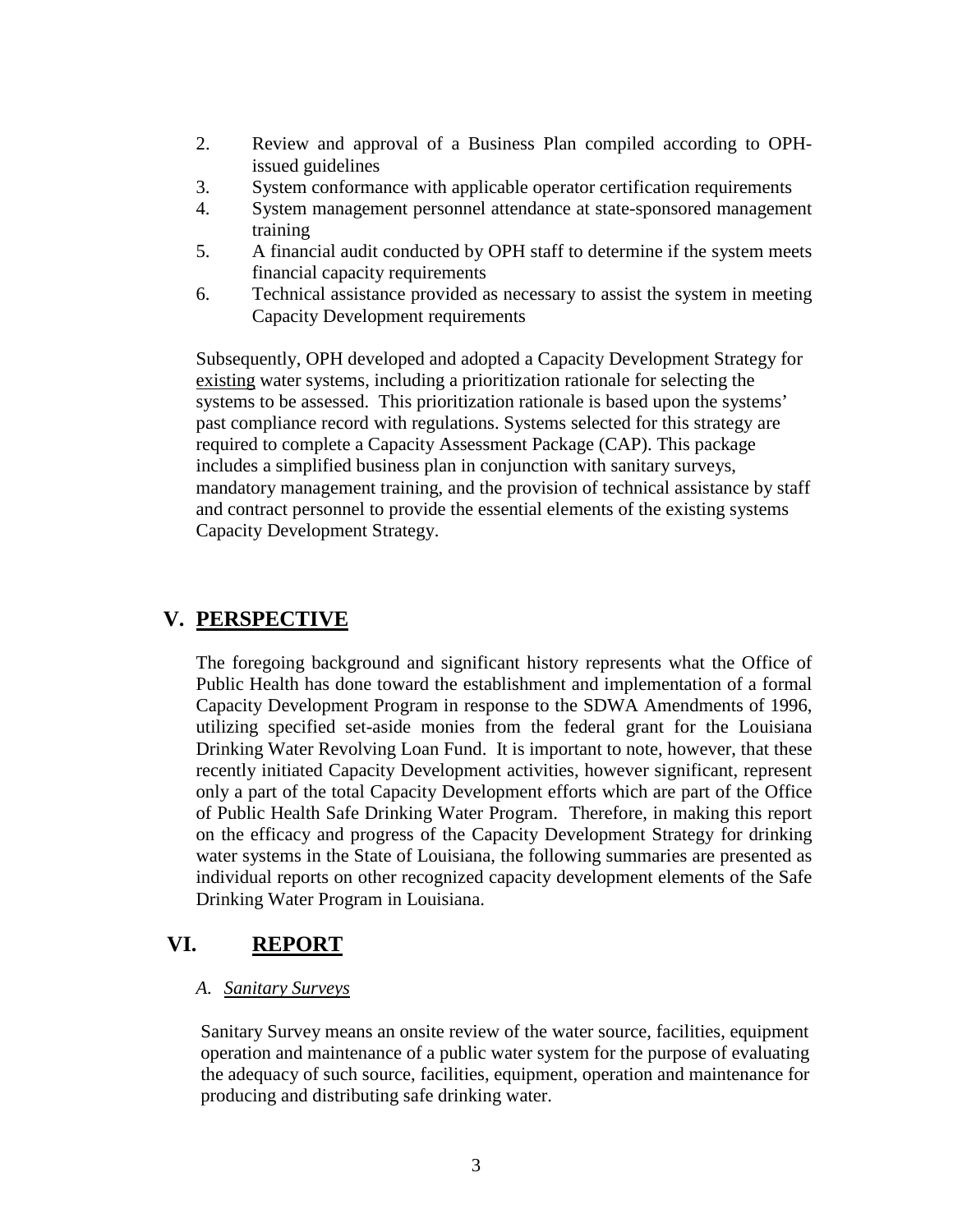Current regulations require that a sanitary survey be performed on every water system at least every three years. The Office of Public Health has been routinely scheduling and performing this traditional assessment method through its regional offices for decades. Sanitary surveys are also performed in conjunction with enforcement actions as described in VI B below, and with the capacity assessment process described in IV, preceding. Following the survey, a letter summarizing the violations of the Louisiana Sanitary Code and prescribing required corrective action is sent to the water system. Follow-up on corrective actions is performed by regional offices.

Since 2002, a total of 174 sanitary surveys have been performed for capacity assessment purposes.

#### *B. Enforcement*

Although Louisiana has had primary enforcement responsibility for SDWA provisions since 1977, it was not until 1991 that ACT 537 (LSA-R.S. 40:5.8 and 5.9) was passed giving the State Health Officer authority to issue administrative orders to public water systems, to provide for penalties for violations of administrative orders issued by the State Health Officer, and to provide recourse through civil actions. Rules to implement this authority became final in 1992.

This authority, together with the creation of an enforcement unit at that time, gave the Office of Public Health the long-needed tools to help bring systems with violations into compliance. Since 2002, approximately 98 administrative orders have been issued. Of these, approximately 58 have been released. The important trend is that the number of administrative orders issued continues to decrease each passing year. Correspondingly, bacteriological violations from monthly sampling of all 1600 (approximately) water systems in Louisiana have been on the decline over the past decade.

Enforcement activities have been augmented since 1992 by a program which has been titled the Louisiana Compliance Initiative. The program is directed toward water systems which have been issued an administrative order and toward others which have had violations potentially leading to an administrative order. The Louisiana Compliance Initiative provides specialized compliance training schools and on-site technical assistance visits by an experienced field technician. This onsite technical assistance which has been given to systems having first-time bacteriological violations is regarded as a primary contributor to the previously cited reduction in administrative orders.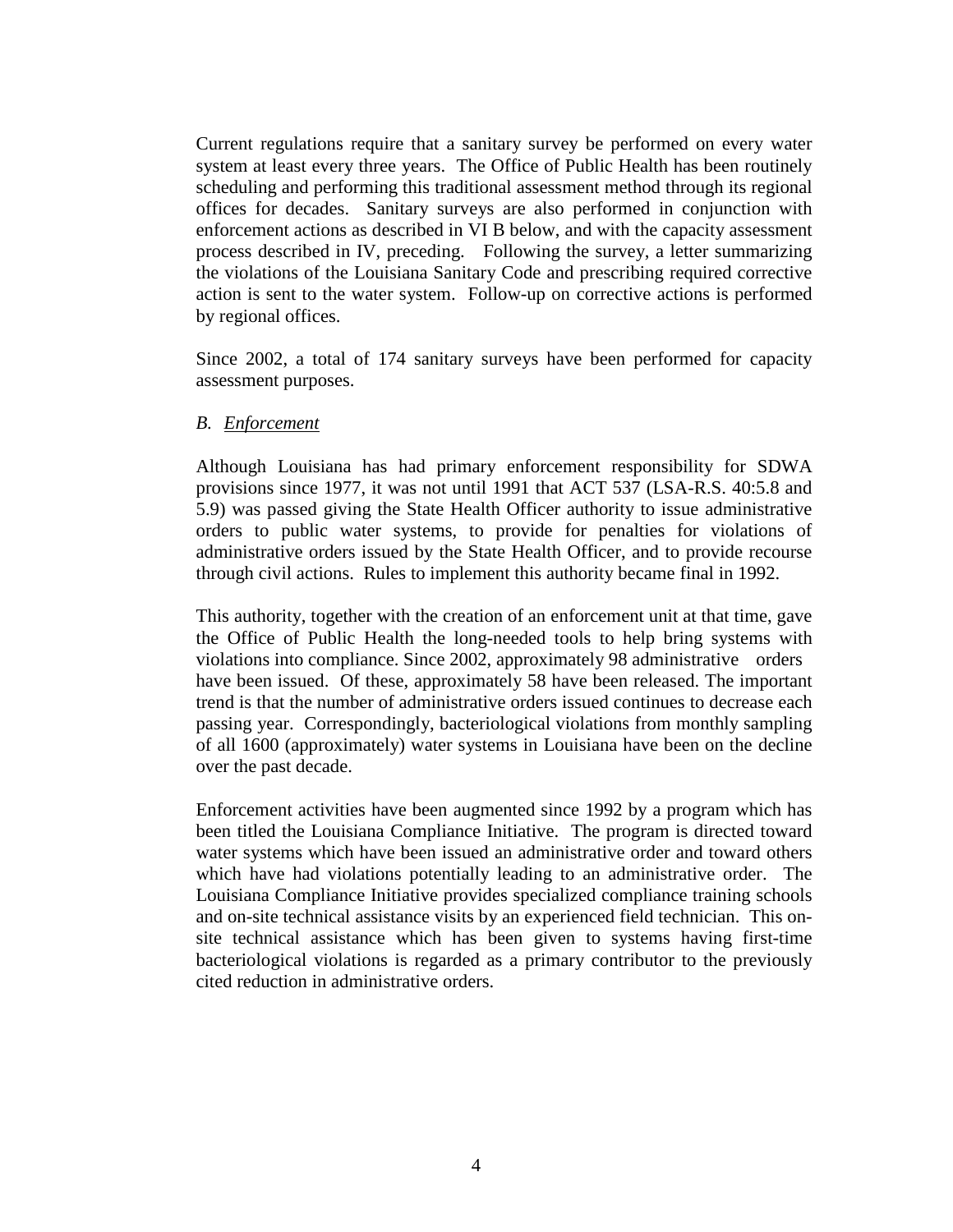#### *C. Operator Certification*

Water system operator certification requirements have been in effect in Louisiana since 1972, which was prior to the Safe Drinking Water Act of 1974. However, recently enacted federal and state legislation have resulted in stricter educational and training requirements for operators of all water systems in Louisiana. The result is a greatly increased need for new operators and a temporary suspension of hundreds of current operator certifications for lack of adequate training.

The lack of a properly trained and certified operator is considered to be a significant contributing factor to compliance problems, particularly with small systems. Consequently, operator certification is always addressed in the various capacity assessment processes. More and new operator training programs are currently in development.

To meet the expanding need for operator training, the Louisiana Department of Health and Hospitals has trained over 1500 individuals since the beginning of 2003 at training sessions throughout the state. Over 3000 certificates of operator certification were also issued in that same time period. Louisiana has made great strides in the area of operator certification over the past three years and Office of Public Health staff will continue in the future to educate water systems and train individuals on the issue of operator certification.

#### *D. Technical Assistance*

Set-aside monies from the Drinking Water Revolving Loan Fund Program are utilized to contract with Technical Assistance Providers for water system Capacity Development purposes. The Office of Public Health has contracts with Louisiana Rural Water Association (LRWA), and Community Resource Group (CRG) . These contractors provide on-site assistance to water systems throughout the capacity assessment process, including help in technical, financial, and management matters. These contractors provide on-site assistance to water systems throughout the state, including, help in technical, financial, and management matters. Recently, the Office of Public Health has contracted with two certified public accountant firms to provide on-site in-depth financial assistance to water systems through the Capacity Development Program. Also, training for very small water systems with a population of fewer than 500 continues to be held quarterly throughout the state.

#### *E. Area-Wide Optimization Program*

The goal of the program is to optimize the efficiency of particle removal at existing surface water treatment plants for the purpose of maximizing public health protection from waterborne diseases caused by microbial contaminants. This program, under EPA advocacy, has been in development since the mid- 90's.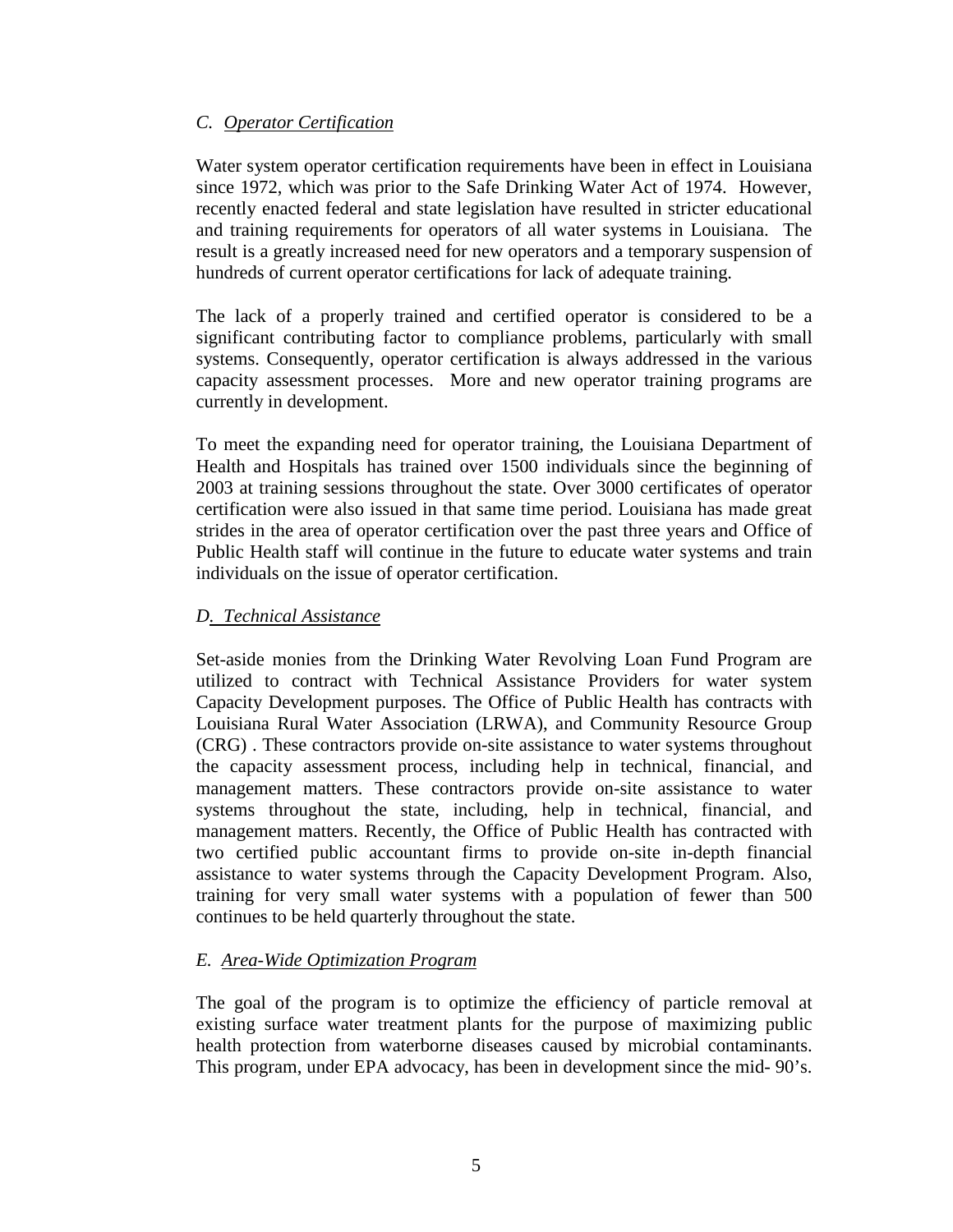with Louisiana having been prominent in the pilot program and in continuing efforts to date.

One of the most important components of the Area-Wide Optimization Program process is the Comprehensive Performance Evaluation. The evaluation consists of an in-depth investigation and assessment of the unit treatment process capabilities and impact which the design, operation, maintenance, and administration practices have on performance of the facility. Ten evaluations have been conducted at surface water plants in Louisiana since 2002.

The next major component of the Area-Wide Optimization Program is to provide comprehensive technical assistance. Office of Public Health personnel are presently participating in this component through provision of performance-based training, utilizing group classroom and on-site training over a 12-15 month period of time. After the training is completed, an assessment of the effectiveness of the Area-Wide Optimization Program on individual plants will be made.

Louisiana is a state which has 84 water systems utilizing surface water. These systems serve in excess of 2 million people (nearly half the State's population). Success of the Area-Wide Optimization Program will therefore constitute a major stride in providing safe drinking water to the people of Louisiana.

#### F. *Consolidation*

Consolidation of water systems continues to be a program objective. In Louisiana there is no law which mandates consolidation, but stricter Capacity Development requirements for new systems have been effective in directing the attention of potential new small systems toward the advantages of consolidation with another water system. Also, existing systems which are having difficulties are encouraged and assisted in merging with another system.

#### *G. Management Training*

Nine management training sessions are rotated around the State each year. These are tailored specifically for water system management, and are available to responsible management personnel of all water system sizes. There have been 1,348 attendees at management training sessions since 2002. In addition, stateapproved management training is also approved for management personnel of individual water systems by Technical Assistance Providers who are qualified trainers.

### **VII. REPORT AVAILABILITY**

This report will be displayed on the Louisiana Office of Public Health website home page at: [www.oph.dhh.state.la.us](http://www.oph.dhh.state.la.us/) in the OPH Reports Section, and at: [www.oph.dhh/dwrlf/index.html.](http://www.oph.dhh/dwrlf/index.html)